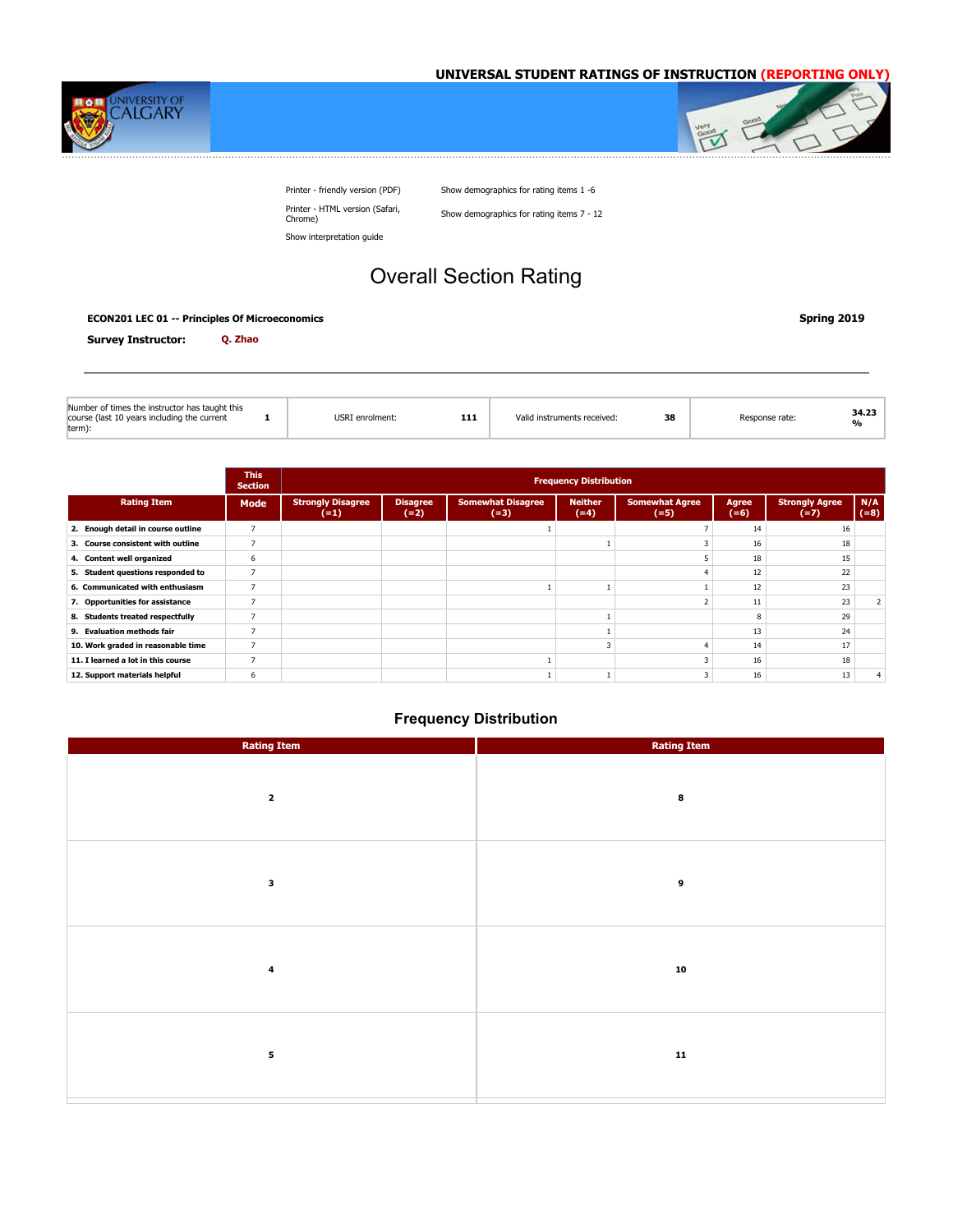



Printer - friendly version (PDF) Show demographics for rating items 1 -6 Printer - HTML version (Safari,

Show demographics for rating items 7 - 12

Show interpretation guide

# Overall Section Rating

#### **ECON201 LEC 01 -- Principles Of Microeconomics Spring 2019**

**Survey Instructor: Q. Zhao**

| Number of times the instructor has taught this<br>course (last 10 years including the current<br>term): | USRI enrolment: | 111 | Valid instruments received: | 38 | Response rate: | 34.23<br>$\mathbf{O}/\mathbf{O}$ |
|---------------------------------------------------------------------------------------------------------|-----------------|-----|-----------------------------|----|----------------|----------------------------------|

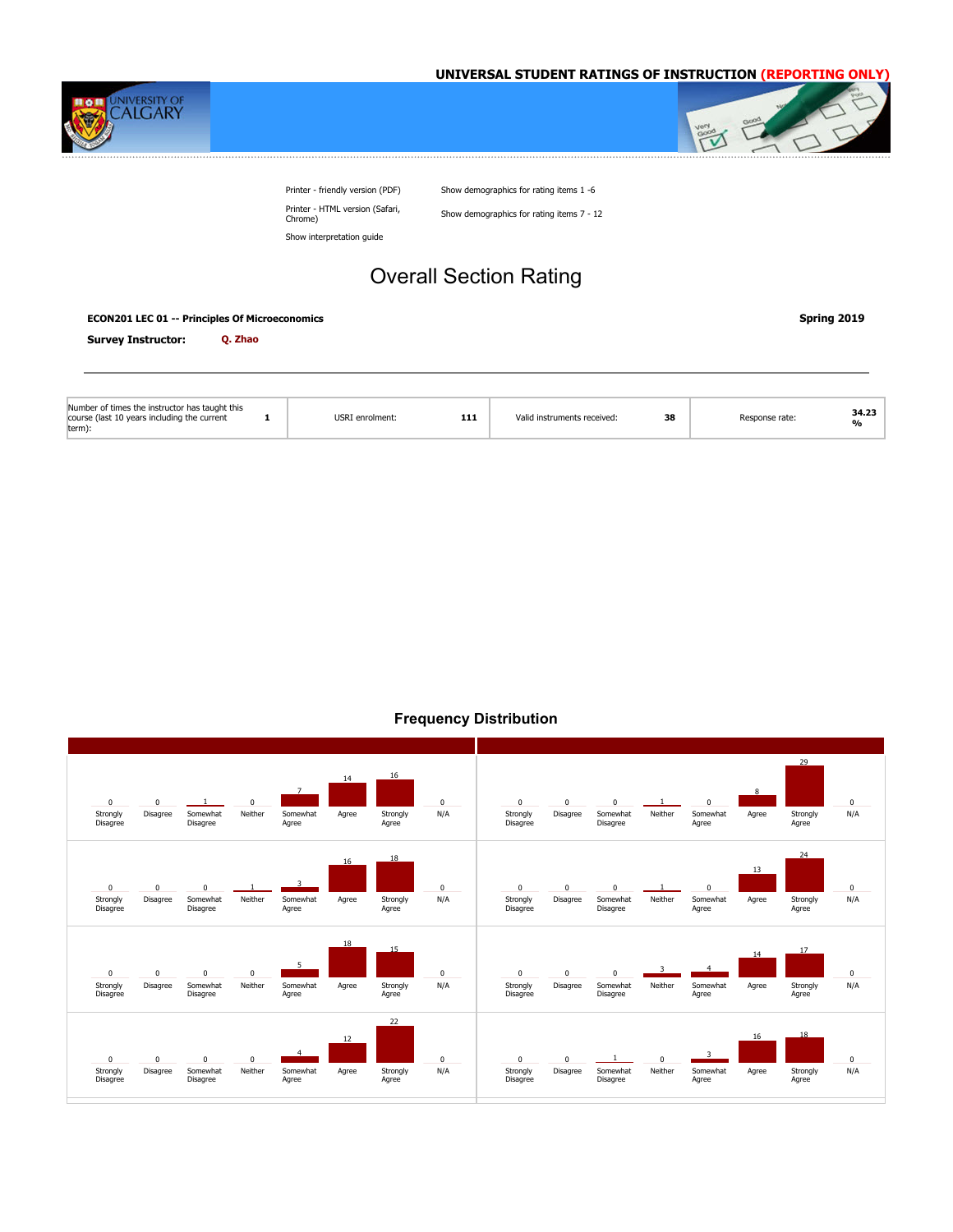



Printer - friendly version (PDF) Show demographics for rating items 1 -6 Printer - HTML version (Safari,

Show demographics for rating items 7 - 12

Show interpretation guide

# Overall Section Rating

| <b>ECON201 LEC 01 -- Principles Of Microeconomics</b> | Spring 2019 |
|-------------------------------------------------------|-------------|
|                                                       |             |

**Survey Instructor: Q. Zhao**

| Number of times the instructor has taught this<br>course (last 10 years including the current<br>term): | USRI enrolment: | 111 | Valid instruments received: | 38 | lesponse rate: | 34.23<br>0/ |
|---------------------------------------------------------------------------------------------------------|-----------------|-----|-----------------------------|----|----------------|-------------|
|---------------------------------------------------------------------------------------------------------|-----------------|-----|-----------------------------|----|----------------|-------------|

| <b>Rating Item</b>       | <b>Rating Item</b> |
|--------------------------|--------------------|
|                          |                    |
|                          |                    |
| 6                        | 12                 |
|                          |                    |
|                          |                    |
|                          |                    |
| $\overline{\phantom{a}}$ |                    |
|                          |                    |
|                          |                    |